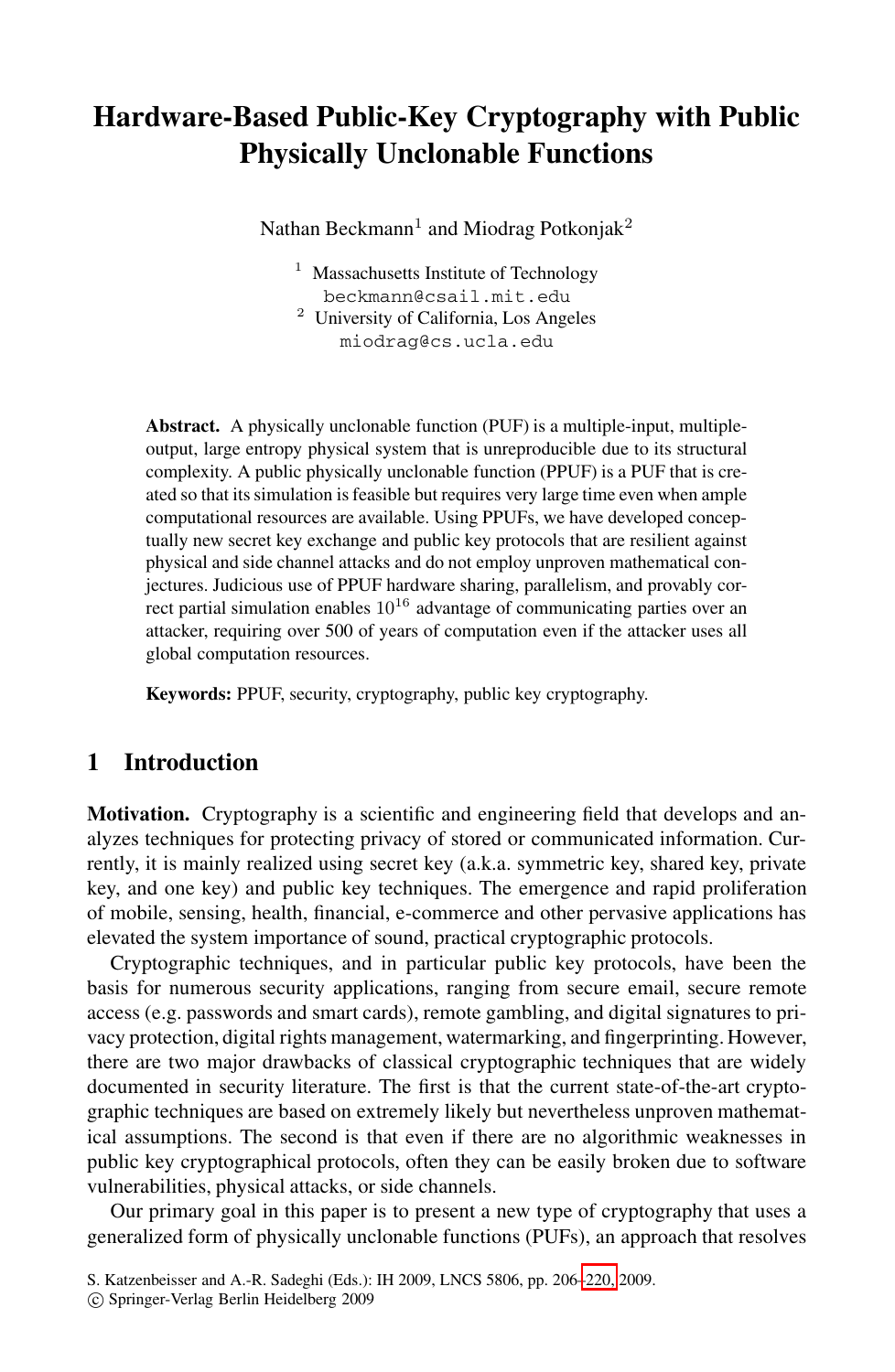the two main conceptual and practical limitations of classical public cryptography. The first disadvantage, the use of non-proven mathematical conjectures, is replaced with technological, physical, and chemical laws that prevent manufacturing of fully identical physical systems at gate and transistor levels of silicon technology or other nano-scale systems. The second, more important vulnerability, susceptibility to physical and side channel attacks, is completely eliminated. In addition, PPUF-based security is in many applications much faster and requires significantly less energy. For example, in remote authentication, the new scheme requires only one control cycle to generate the correct answer.

The new cryptographical approach is based on the novel notion of a public physically unclonable function (PPUF). A PUF is a physically system that is intractably complex to replicate. Modern and future silicon technology-based integrated circuits may serve as PUFs due to their intrinsic manufacturing variability. PUFs have been manufactured and their use for secret key-based security applications has been demonstrated. Recently, it has been shown that many types of PUFs can be easily reversed engineered. While these approaches jeopardize some secret key applications of PUFs, they also create starting points for the creation of public key-based protocols that employ unclonable hardware.

PPUFs form a class of PUFs that can be reversed engineered, but once their structure is completely characterized, one still requires very large time to compute the PPUF outputs for a given input. We use PPUF characteristics as a public key. We focus on PPUFs realized as a small circuit. It is relatively easy to envision how PPUF with the ratio of simulation [vs.](#page-3-0) execution times of  $\kappa$ , gives the computational advantage of  $\kappa$  to each of the communicating parti[es](#page-4-0) (see below). What is remarkable is that this advantage can not only [be](#page-5-0) used for remote exchange of secret information, but can be further significantly amplified using parallel computatio[ns](#page-12-0) and directly used for creation of a number of security protocols. We believe that PPUF-based cryptography will provide an impetus for the creation of conceptually new security approaches that are not just much faster and use much less energy, but are also resilient against physical attacks and side channels.

<span id="page-1-0"></span>The paper is organized as follows. In §2, we discuss the related work in crytography and circuits necessary for description of PPUFs. In §3, we discuss some preliminary results that our work is based on. In §4, we present and analyze a PPUF architecture. In §5, we present a secret key exchange protocol using PPUFs. And §6 concludes the paper.

**A Simple Example.** We now demonstrate the operation of a PPUF and how it can be used in a secret key exchange protocol. Figure 1 shows a simple PPUF consisting of 6 XOR gates arranged in three rows. The delay through each gate is also shown in Table 1. Due to manufacturing variability, the delays are unequal for each gate and each input (see §3).

We assume that "01" is initially on the input and the circuit has reached a steady state (output "00" on gates E, F). Then, at time  $t = 0$ , the input becomes "10". At  $t = 0.88$ , the "0" reaches the output of gate B, which becomes 0. At  $t = 1.12$ , the "1" reaches the output of gate B, and its output becomes 1. Similarly, at  $t = 0.93$  and  $t = 1.01$ , gate A transitions to 0 and then 1.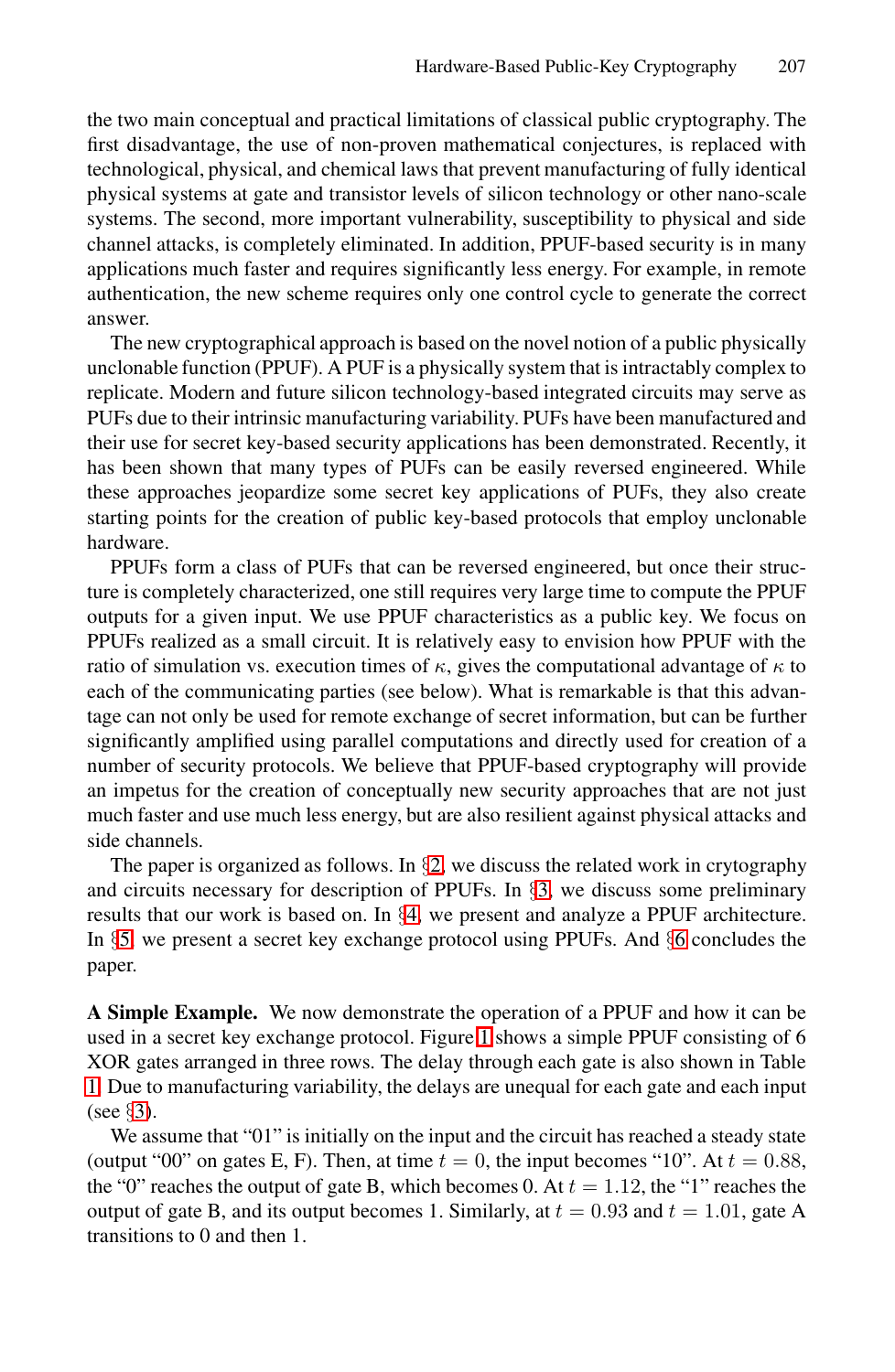|   |      | $\vert$ Input 1 $\vert$ Input 2 $\vert$   Input 1 $\vert$ Input 2 |     |     |
|---|------|-------------------------------------------------------------------|-----|-----|
| Е | .86  |                                                                   |     |     |
|   | 1.11 |                                                                   | .78 | -71 |
|   |      | 1.01                                                              |     | 88. |

<span id="page-2-0"></span>**Table 1.** Gate delays from given input to output (in ps)

**Table 2.** Output transitions

|                                 | $E[\{2.54, 2.64, 2.66, 2.74, 2.78, 2.88, 2.9, 2.98\}]\F[\{2.55, 2.67, 2.75, 2.79, 3.02, 3.26, 3.28, 3.36\}$ |
|---------------------------------|-------------------------------------------------------------------------------------------------------------|
| $C[\{1.78, 2.02, 2.04, 2.12\}]$ | $D$ {1.59, 1.71, 1.79, 1.83}                                                                                |
| $A\{.93, 1.01\}$                | B[.88, 1.12]                                                                                                |
|                                 |                                                                                                             |

This pattern repeats through each row of the PPUF. On row 2, gate C transitions each time a new input arrives. Looking at Table 1, this occurs at transitions of gate A plus 1.11 [ps an](#page-6-0)d transitio[ns](#page-2-0) of gate B plus .90 ps. All in all, gate C transitions at times  $t \in \{2.04, 2.12, 2.02, 1.78\}$ . Similarly, gate D's output transitions whenever gates A or B transition, plus the delay through gate D. Gate D transitions at times  $t \in \{1.71, 1.79, 1.83, 1.59\}$ . It should be clear that on row 3, gates E and F will each transition 8 times, when either C or D transition (plus the delay through the gate). This gives rise to an exponential number of transitions on the number of rows (§4.2). See Table 2.



**Fig. 1.** A simple PPUF

We now show how to exchange a secret key between two parties, Alice and Bob. Suppose Alice owns the above PPUF. The gate-level characterization of the circuit (given by Table 1) is effectively the public key, enabling accurate simulation of the PPUF. Bob [b](#page-3-1)egins by choosing two numbers to input into the circuit — suppose he chooses  $x_0 = 01$  and  $x_1 = 10$ . Bob also chooses a time, say  $t = 2.7$  ps. Bob then simulates the PPUF starting at steady state on input  $x_0$  with input  $x_1$  arriving at time 0, attempting to determine the output after 2.7 ps. To do so, he computes all 16 output transitions as we have done, concluding that the output reads  $y = 10$  at 2.7 ps.

Bob then sen[ds](#page-5-0)  $x_0$ , t, and y to Alice. It is now Alice's job to find  $x_1$ . To do so, she iterates over all possi[ble](#page-10-0) inputs and checks the output of the PPUF for each, clocking the output at  $t = 2.7$  ps. In this case,  $x_1 = 10$  is the only input that produces output  $y$  after 2.7 ps (see Table 3). In a sense, the PPUF is the private key, enabling Alice to quickly find  $x_1$  — the PPUF runs in a matter of picoseconds, so searching the entire input space takes little time.

An attacker, on the other hand, gets the worst of both worlds: he must simulate every possible input until  $x_1$  is found. He is at a disadvantage over Alice of simulating the PPUF instead of running it (see §4). He is at a disadvantage to Bob of simulating several values instead of a single one (see §5). Expanding on these two advantages, we are able to achieve insurmountable advantage over an attacker.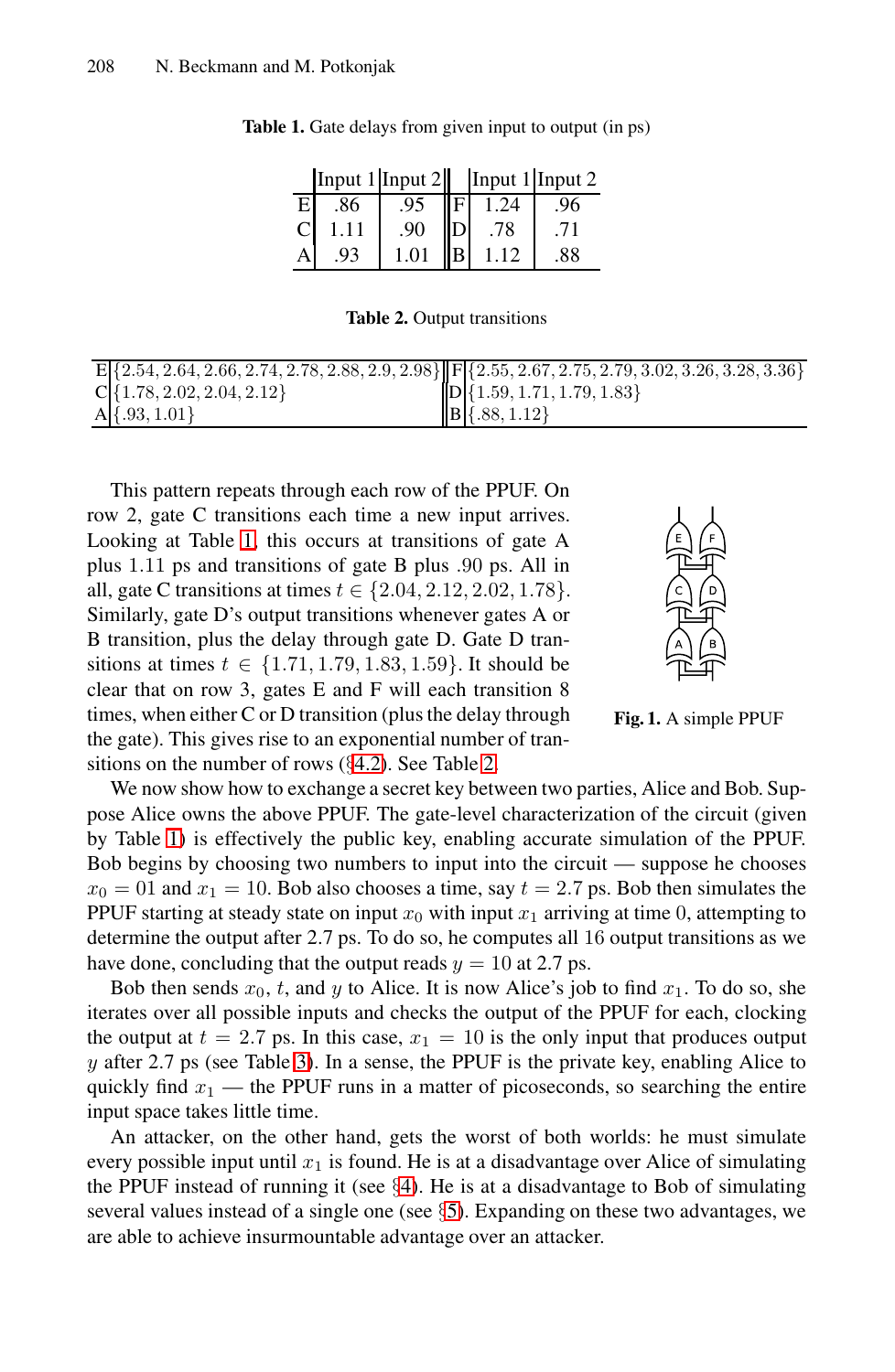# <span id="page-3-1"></span><span id="page-3-0"></span>**2 Relat[ed](#page-13-0) Work**

**Cryptography.** Since the mid seventies when the first paper on public key cryptography [9] and the first practical realization [30] were published, cryptography has developed into a large field with a wide variety of elegant results. A number of excellent books are available [24] that emphasize both the theoretical [12] and practical [32] aspects. Numerous public key cryptography protocols have been developed for ciphers, hash functions, message digests, message authentication codes, asymmetric public key secure communication and storage, public key infrastructure, digital signatures, authentication, zero knowledge

**Table 3.** Output at 2.7ps

|    | Input Output |
|----|--------------|
| 00 | 01           |
| 01 | $\Omega$     |
| 10 | 10           |
| Ħ  | 11           |

proofs, secret sharing, digital money, secure watermarking, remote gambling, and many other applications. More recently, quantu[m c](#page-13-1)[ryp](#page-14-1)tography has been attracting a great deal of interest.

**Side Channel Attacks.** However, quantum cryptography is still a pending technolo[gy](#page-13-2), and there are several serious problems with traditional mathematical cryptography. While there is relatively little ch[anc](#page-14-2)e that its unproven foundations will be compromised, and although conceptually new algorithmic and statistical attacks are rare and often fixable [5], there is a wide consensus that a great va[riet](#page-14-3)y of often inexpensive and fast physical and side channel attacks are surprisingly effective [17,34].

<span id="page-3-2"></span>**Unclona[ble a](#page-13-3)rtifacts and PUFs.** Unique and unclonable artifacts were first proposed in early eighties [3]. More recently, several actual implementations have been demonstrated and [ana](#page-14-4)lyzed [6]. Lofstrom et al. proposed use of silicon manufacturing variability (MV) as a source of unique integrated circuits [20]. Koushanfar et al. proposed used of unique integrated circuits as security and digital right management mechanisms [19]. Papu et al. introduced powerful notion of physical one-way functions [28]. Devadas and his research group realized that silicon MV is a very practical technology for creation and use of such physically unclonable functions (PUFs) and demonstrated and analyzed their properties [11]. The joint efforts of Rice and UCLA system security groups demonstrated a number of techniques for exposing vulnerabilities of a wide classes of initial silicon PUFs [22], and introduced several secure PUF architectures [21].

**Timing Precision.** There are a large number of techniques for the creation and measurement of rapidly changing signals: (i) interval stretching followed by digital counting, (ii) time-to-amplitude conversion combined with A/D conversion, and three purely digital methods, (iii) the Vernier method with two oscillators, (iv) time-to-digital conversion using a tapped delay line, and (v) the Vernier method using two differential delay lines [16]. Although progress has been steady, it is difficult to achieve time resolution significantly better than 1 picosecond using standard on-chip technology and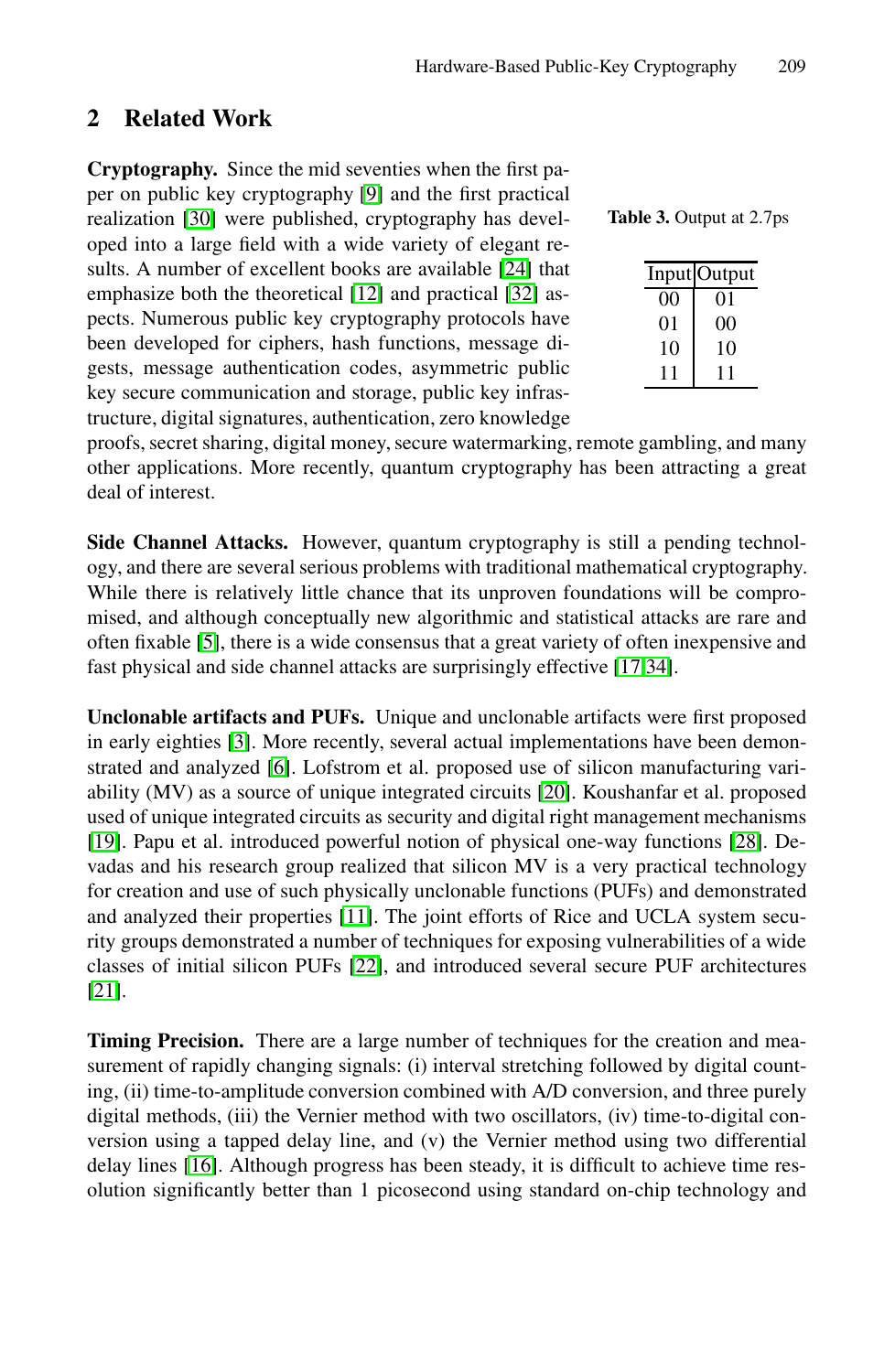<span id="page-4-0"></span>techniques. However, with the use of lasers and materials that change their properties under the impact of changing light, methods exist for measurements in femtosecond and attosecond range [13,2]. Currently, the most accurate clocks measure time intervals in a range of 10 attoseconds.

# **3 Preliminaries**

In this section, [w](#page-13-4)e briefly summarize the sources of manufacturing variability (MV), MV modeling, and its impact on delay, dynamic, and leakage power of a gate, issues and techniques used for gate-level characterization, and introduce our approaches for addressing time variability of t[hese](#page-14-5) characteristics due to operational and environmental impact.

**Manufacturing Variability.** As the feature size of silicon integrated circuits keeps shrinking, [any](#page-14-5) given gate from a single design has unique characteristics on each physical implementation of the design [4]. Essentially, a number of unavoidable physical and chemical phenomena, such as silicon lattice imperfections, uneven distribution of dopants, imperfect mask alignment, and non-uniform chemical mechanical polishing, [resu](#page-14-6)lt in gates with sharply different characteristics [31]. Already in 45 nanometer technologies, it is common that the delay of the same gate in different ICs differs by 1/3 from the nominal value and that leakage power differs by factor of 20. Note that while in 1 micron technology, each transistor had a million dopants, in 45 nanometers, the number is only a few hundred [31]. Therefore, even small variations have pronounced impact. In future technologies, this situation is bound to become even more significant. In addition, if the goal is to intentionally create high an[d un](#page-14-7)reproducable manufacturing variability, variable exposition to strong light can further enhance MV by at least two orders of magnitude [26].

**Gate-level Characterization.** Gate-level characterization is a process of characterizing each gate of an IC in terms of its physical [pro](#page-14-8)[per](#page-13-5)[tie](#page-13-6)s such as gate width, gate length, and thickness of oxide or its manifestation properties such as delay, leakage power, and switching power. An important observation is that if the physical properties are known, it is straightforward to calculate the manifestation properties and vice versa [23]. There are two main and orthogonal approaches for gate characterization. The first focuses on direct measurement of physical parameters using sophisticated microscopes [10]. The second one measures global delays between flip-flops or static or dynamic power for different input vectors and uses various techniques for solving systems of equations under various assumptions to find individual gate characteristics [33,18,1].

The advantage of the first approach is that one can directly measure all gates on each IC regardless of design structure. However, the approach is very expensive and slow and requires wafer-level inspection, which has significant potential for damage. On the other hand, the second approach is fast, inexpensive, and can be applied on packaged ICs, but sometimes a fraction of gates can not be characterized.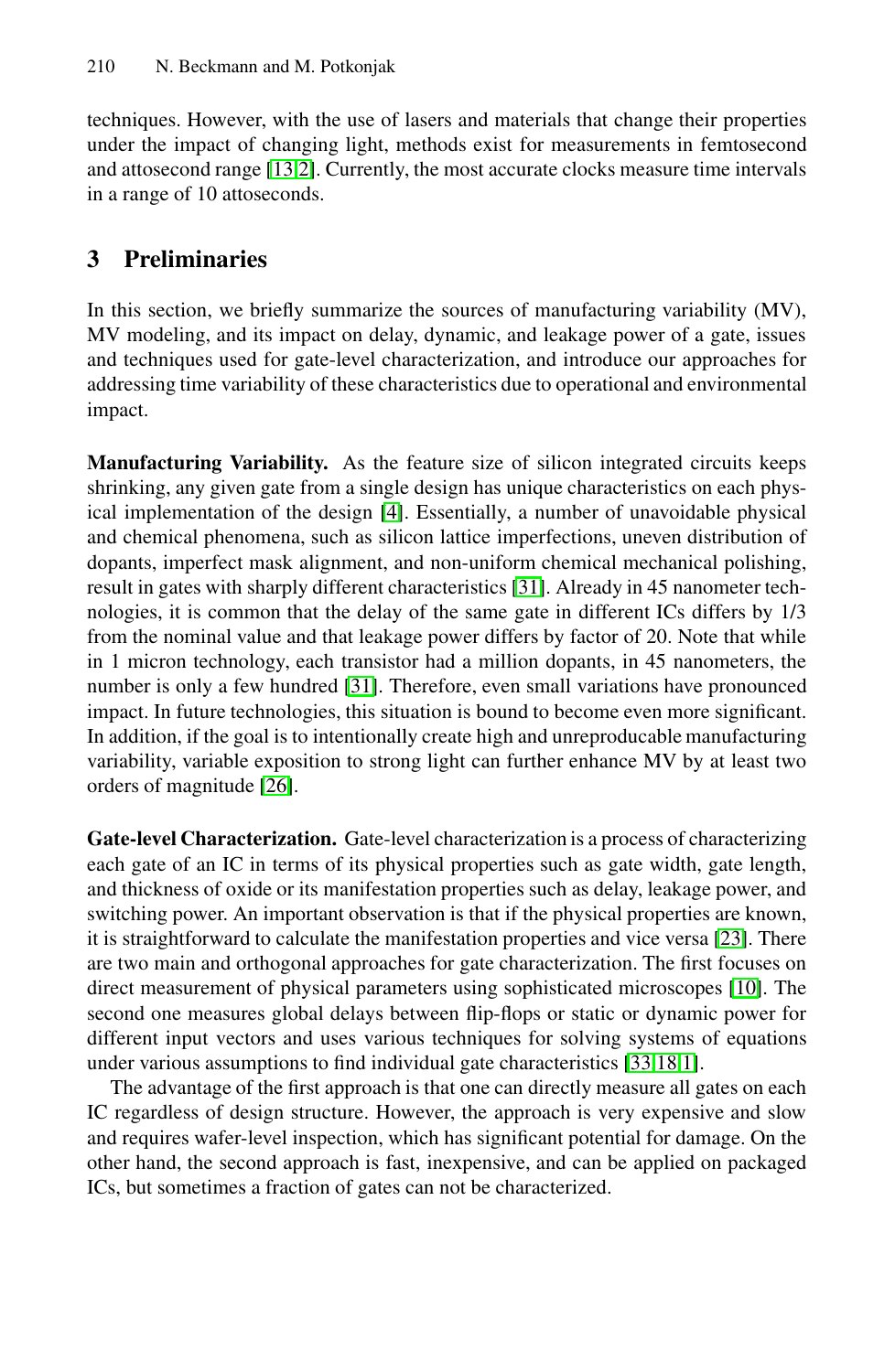While these efforts address gate-level characterization of an arbitrary IC, Dabiri et al. [8] have developed a specialized architecture that enables complete and accurate characterization of all gates even in presence of significant error measurements. Their technique combines statistical modeling and convex programming for very accurate gate-level characterization.Our architecture design is even better suited to this technique than their requirements, so it is assumed this technique is used for characterization.

**Stability.** Increases in temperature may significantly increase the delay of pertinent gates. Supply voltage has even greater impact, quadratic on switching power and linear on delay [23]. The surrounding environment and operational conditions may significantly alter the nominal manifestation parameters of each gate, sometimes even in different ways for different gates.

<span id="page-5-0"></span>In order to preserve the correctness of our hardware-based cryptography approach, we use three approaches, two synthetic and one operational. First, we place all gates as close as possible and supply them by the same part of the power/ground networks so that the differential impact of manufacturing variability is minimized. Second, we place several delay paths that consist only of inverters and multiplexers that can be rapidly characterized interleaved with the PPUF circuitry. Our cryptographic procedure is invoked only when no or consistent delay changes are detected on these delay paths.

# **4 Public Physically Unclonable Functions (PPUFs)**

We begin with a description of a PPUF and its operation. Later sections demonstrate the cost of simulation in the general case, how [to](#page-6-1) ensure correct operation under a variety of conditions, and technological trends related to PPUFs.

#### **4.1 Description**

As defined earlier, a PPUF is a physical system that is unclonable due to its structural compl[ex](#page-1-0)ity, yet whose simulation is feasible, although requiring large time to do so. We describe how to create a simple circuit meeting these criteria.

A PPUF is a rectangular array of gates of size  $w \times h$  (Figure 2). Inputs are fed into the bottom row, and outputs are read from the top row. Each intermediate row feeds the next, with each gate having b inputs from the previous row.

Due to manufacturing variability, the delay through each gate will vary by a significant percentage from its neighbors. Furthermore, because of the transistor-level construction of gates, the delay through any given gate for each of its inputs will differ. Thus, as demonstrated in  $\S1$ , there will be many transitions on the output before the circuit reaches steady state.

In order to operate a PPUF, we need three values:  $x_0$ , the previous input;  $x_1$ , the input; and  $t$ , the output time. We assume that the circuit has reached steady state with input  $x_0$  before  $x_1$  arrives.  $x_1$  is input to the circuit, and we clock the circuit at precisely time  $t$  to read the output. This is the final output of the PPUF.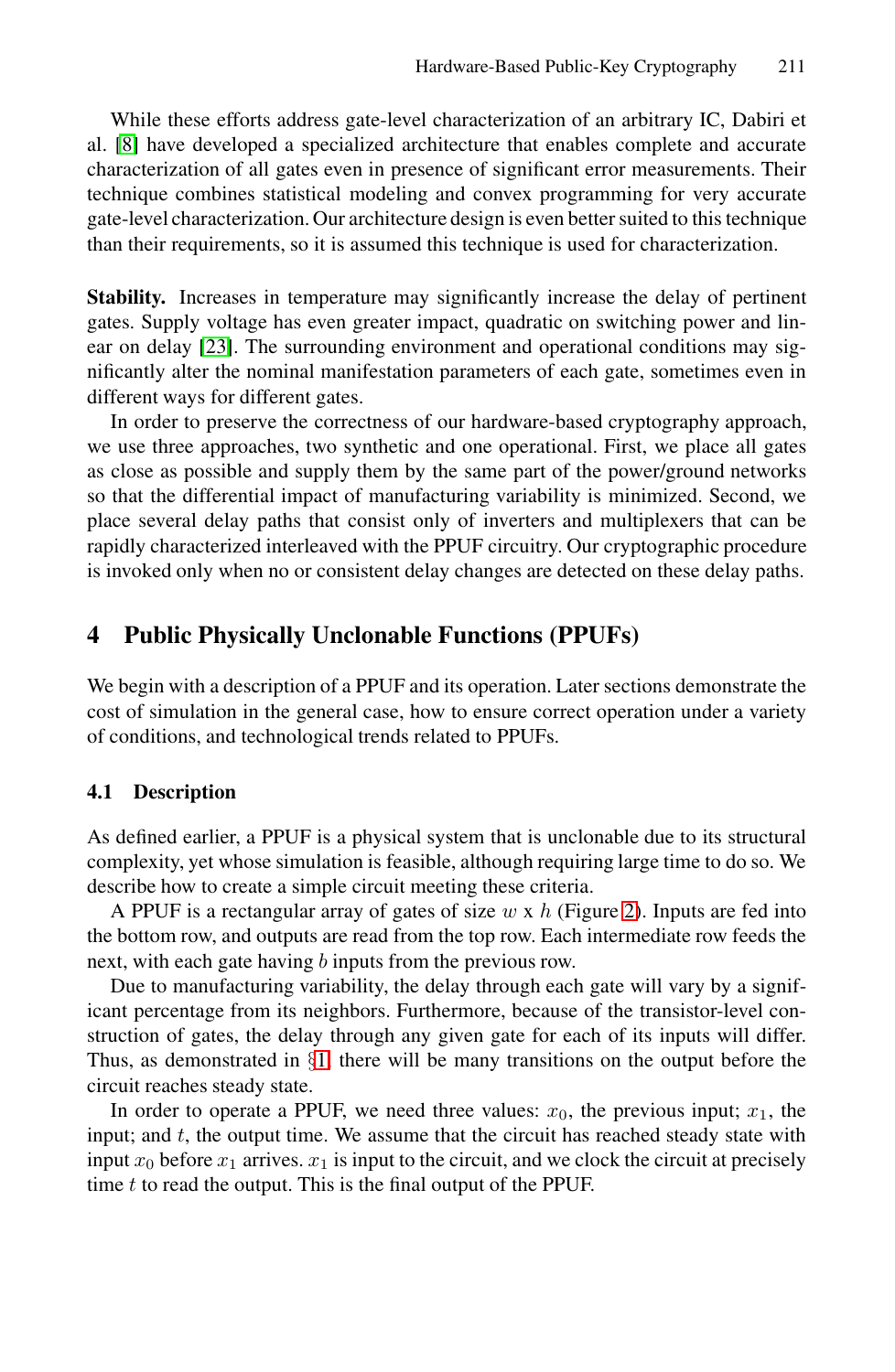This circuit is a physically unclonable function (PUF) because its output is heavily dependent on manufacturing variability in the delay of its gates. This is inherently unfeasible to replicate with the same manufacturing technology. This circuit is public, however, because given the delay of each gates it can be simulated. As we'll see in the next section, this requires exponential time in the height of the circuit.

## <span id="page-6-0"></span>**4.2 Simulation Analysis**

We now analyze the simulation cost of a PPUF. We first do a simple analysis assuming all gates are XORs. Then we present a serious flaw with using XOR/XNOR gates and how to negotiate that issue.



<span id="page-6-1"></span>**Fig. 2.** A canonical PPUF circuit

**Cost Analysis Using XOR.** Consider the simulation of the PPUF on input  $x_1$ . We must first calculate the state of the circuit when  $x_0$  arrives. Because the circuit has reached steady state, this computation is trivial to perform by going through every row of the PPUF, starting at the input, and computing its output based on the output of the previous level. This can be done in linear time on the number of gates. But because the output of the PPUF is measured before the circuit reaches steady state, simulation is no longer so simple.

We proceed using dynamic programming to compute the timings of transitions for every gate at each level. Because the gates are XORs, a transition on the input will correspond to a transition on the output. We calculate the output level-by-level, as before, except now we must track much more information. We must record every transition that occurs at each level, because the timing that ultimately appears at time  $t$  could originate from any of large number of timings from intermediate gates. (There are exponentially many paths from an intermediate gate to an output gate, each with unique delay.)

We therefore measure the simulation cost of a PPUF as the number of transitions on the output and intermediate gates. We assume that  $x_1$  and  $x_0$  are independently selected — that is, the probability of transition between any bit of  $x_1$  and  $x_0$  is  $\frac{1}{2}$ . Let  $N_i$  be the number of transitions at row  $i$  in the PPUF. Let  $n_i$  be the number of transitions for a *single* gate at level i.

$$
N_i = w n_i \tag{1}
$$

<span id="page-6-2"></span>
$$
n_i = b n_{i-1} \tag{2}
$$

Since the delay from each input of a *single* gate to the output is unique and inputs are random,  $\mathbb{E}(n_0) = \frac{1}{2}$ . Finally, the expected number of transitions at level *i* is,

<span id="page-6-3"></span>
$$
\mathbb{E}(N_i) = \frac{1}{2} w b^i \tag{3}
$$

The simulation cost of the entire PPUF is measured at level  $h$ ,  $\mathbb{E}(N_h) = \frac{wb^h}{2}$ . The simulation cost is exponential in the height of the PPUE This model agrees extremely simulation cost is exponential in the height of the PPUF. This model agrees extremely well with simulation under the above assumptions.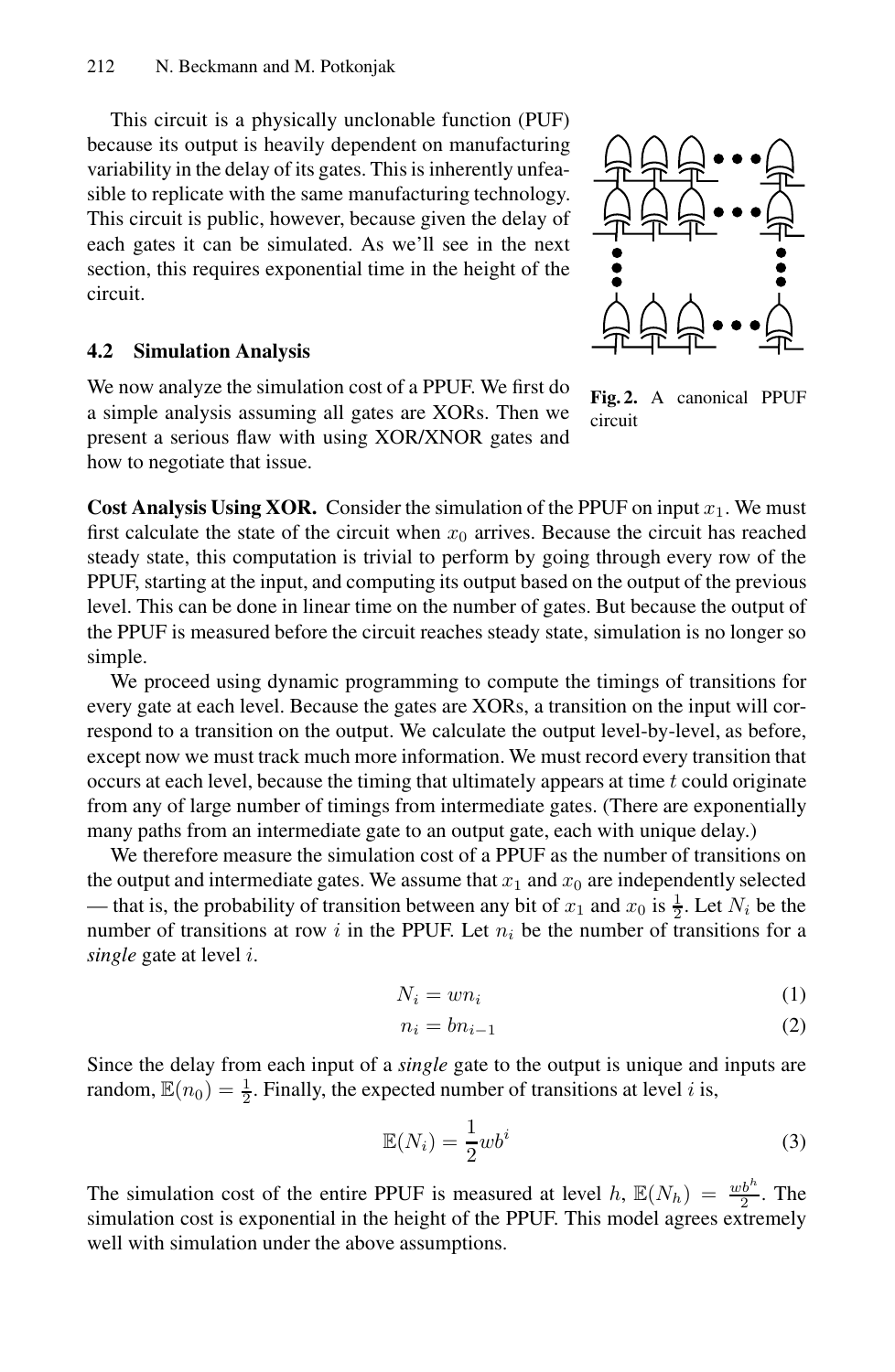<span id="page-7-0"></span>

| Input            |   |  |  | CID |  |                      |     |     |             |     |  |
|------------------|---|--|--|-----|--|----------------------|-----|-----|-------------|-----|--|
|                  |   |  |  |     |  |                      |     |     |             |     |  |
| 001              | 0 |  |  |     |  | Value                | A   | В   | €           | D   |  |
| 010              |   |  |  | 0   |  |                      |     |     | 0.5 1.0     | 1.0 |  |
| 011              |   |  |  |     |  | B <sub>2</sub>       | 0.5 |     | 0.5 0.5 0.5 |     |  |
| 100              |   |  |  | 0   |  | $B_3$                | 0.5 |     | 1.0 0.5     | 0.5 |  |
| 101              | 0 |  |  | 0   |  | B                    | 1.5 | 2.0 | 2.0         | 2.0 |  |
| 110              | I |  |  |     |  | (b) Transition rates |     |     |             |     |  |
| 111              |   |  |  |     |  |                      |     |     |             |     |  |
| (a) Truth tables |   |  |  |     |  |                      |     |     |             |     |  |

**Table 4.** "Good" 3-input gates

**Problems with XOR.** Until now, we have made a dangerous assumption: gates toggle their output whenever there is a transition on their input. This assumption is valid for XOR and XNOR, but it allows for more efficient simulation of the PPUF, ruining our exponential advantage.

The idea is that if the output toggles at every input transition, then we can easily compute the output transitions for any input based on the transitions generated by each bit of the input. These can in turn be precomputed and sorted, giving logarithmic search time per input. This reduces the simulation time to linear on the size of the circuit.

Let  $T_i$  be the set of output transition timings that occur when only input i toggles. This is well-defined because although the output may vary, the timing of transitions will be the same regardless of the previous state of the circuit. Let  $a = a_1...a_w$  be an input to the PPUF. (Assume that previously the input was 0, so  $a_i = 1$  if and only if the i<sup>th</sup> input togales). Then the set of output timings generated by a is  $T = 11$ . input toggles). Then the set of output timings generated by a is  $T_a = \bigcup_{i:a_i=1}T_i$ .

We can now use  $T_a$  to compute the output at any time after  $a$  arrives. First, we compute the output before  $a$  arrives in linear time. Then, to compute the output at time t after a arrives, we must know the number of output transitions occurring before  $t$  in  $T_a$ . This can be computed by summing the number from each  $T_i$ . Assuming that each  $T_i$  has been precomputed and sorted, this takes  $O(\log(b^h)) = O(h \log(b))$ . There are w inputs, giving overall simulation cost of  $O(wh \log(b))$ .

Fortunately, this approach is ea[sil](#page-7-0)y foiled. We can break the key assumption by using a more complicated truth table than XOR. We design the gate so that it has equal numbers of 0's and 1's on the output — this keeps the probability of each  $\frac{1}{2}$  for each output, uniformly dividing the PPUF's output through the number space<sup>1</sup>. However, the only 2-input gates that have this property are XOR, XNOR, and functions of a single input, so we must move to at least 3-input gates.

There are many 3-input gates that meet our needs of (i) having equal numbers of 0's and 1's on the output, (ii) depending on all inputs, and (iii) having "complex" output behavior (not toggling on every input transition). Table 4a gives some examples.

 $<sup>1</sup>$  This isn't completely true, because gates share inputs and therefore aren't independent. Simu-</sup> lation indicates that before the circuit reaches steady state, it is still approximately correct.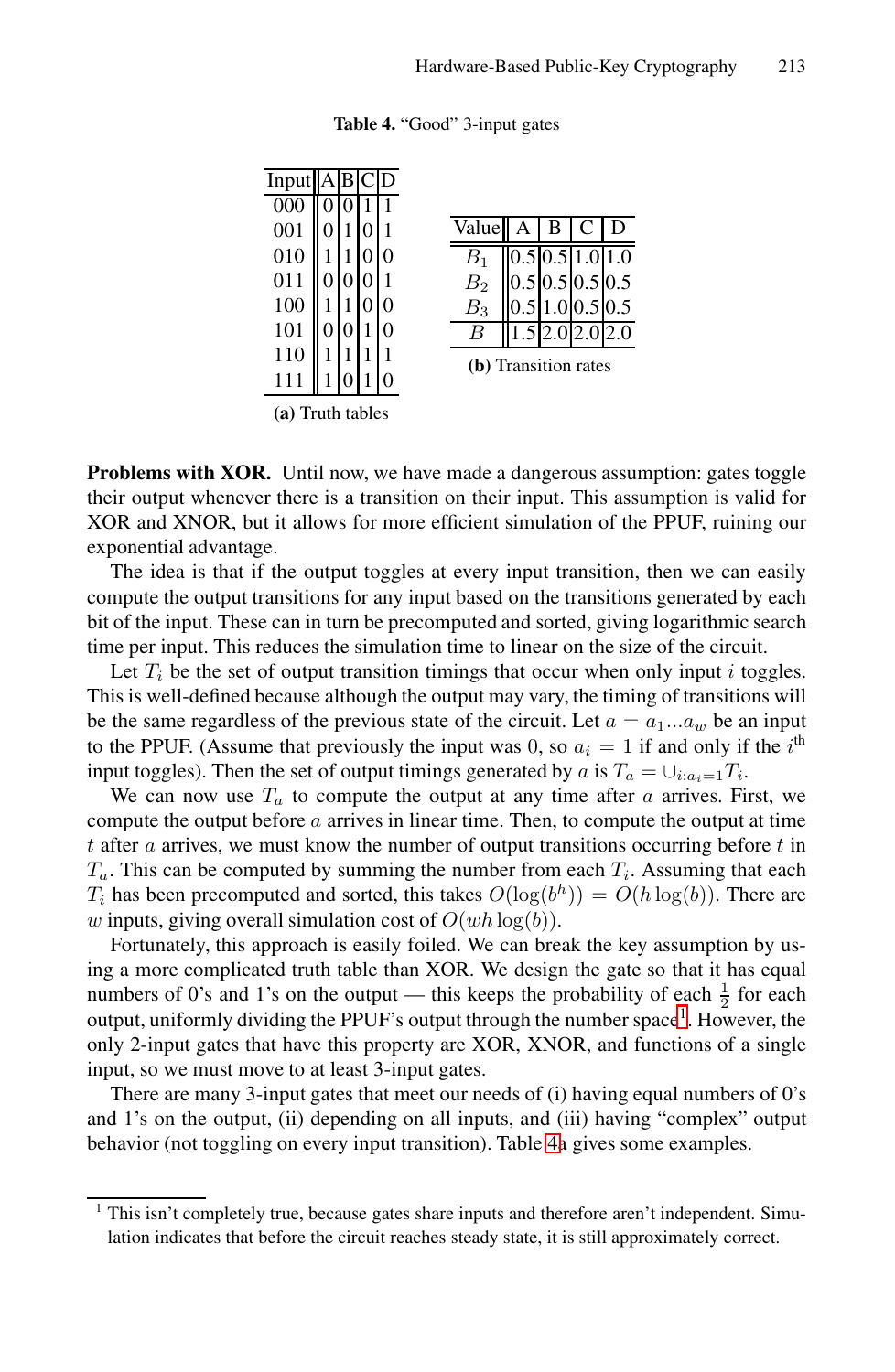**Revised Cost Analysis.** We must [rea](#page-6-2)ssess [th](#page-6-3)e cost analysis if we use gates that do not always toggle on an input transition. Previously, in Eq. (2) we multiplied n*i−*<sup>1</sup> by b because we assumed each input transition produced an output transition. We must replace this with the *expected number of output transitions per input transition* for the gate.

Define  $B_i$  as the expected number of output transitions when input  $i$  is toggled, and  $C_i$  the number of possible transitions if input i is toggled. Clearly,  $B_i = \frac{C_i}{2^b}$ .<sup>2</sup> For XOR and XNOR,  $C_i = 2^b$  and  $B_i = 1$  for all i. Now define B as the expected number of output transitions per input transition  $B = \sum_{i=1}^{b} B_i$ . Eq. (2) and (3) become (assuming output trans[i](#page-7-0)tions per input transition,  $B = \sum_{i=1}^{b} B_i$ . Eq. (2) and (3) become (assuming homogenous gates) homoge[nou](#page-7-0)s gates),

$$
\mathbb{E}(n_i) = Bn_{i-1} \tag{4}
$$

$$
\mathbb{E}(N_i) = \frac{1}{2} w B^i \tag{5}
$$

<span id="page-8-0"></span>Our advanta[ge](#page-1-0) remains exponential, although slightly dimini[sh](#page-10-0)ed. Table 4b gives values of B*<sup>i</sup>* and B for gates in Table 4a. We wrote a simulator for PPUFs of several gate types, and results agreed with the growth rates calculated for each type of gate.

## **4.3 Limiting Simulation Cost**

This section describes a small modification to the PPUF that allows for much less expensive simulation for the simulating party in the secret key exchange protocol (§5).

As indicated in the example  $(\S1)$ , it will be useful to find ways to limit the cost of simulation, so long as doing so does not propor[tio](#page-9-0)nally reduce the simulation time for an attacker. One such method is to compute a single output gate of the PPUF instead of the complete output. This requires computing a large fraction of the previous rows, but since simulation cost increases exponentially with the height of the circuit, we still save the majority of simulation cost.

This gives us a single bit as the output of the PPUF. This isn't sufficient for our purposes, because we need to be able use the output of the PPUF to distinguish between many different inputs. In order to increase the size of the output, we can simply include the output of several previous rows feeding the final output (Figure 3). These will be mapped through a hash function so that their inclusion does not provide third parties any additional information or enable them to short-circuit the simulation.

Optimistically, we are computing one of w outputs, so we should expect  $\frac{1}{w}$  reduced simulation cost. But this ignores the cost of simulating the previous rows, which reduces the savings. Summing over the previous rows, it can be shown that the reduction is roughly  $\frac{2}{w}$ .

<sup>&</sup>lt;sup>2</sup> Because we have equal numbers of 0's and 1's from each gate and the PPUF's input is assumed to be random, we can assume that the input to each gate will also be random. So for each possible input transition, we can average over all possible inputs.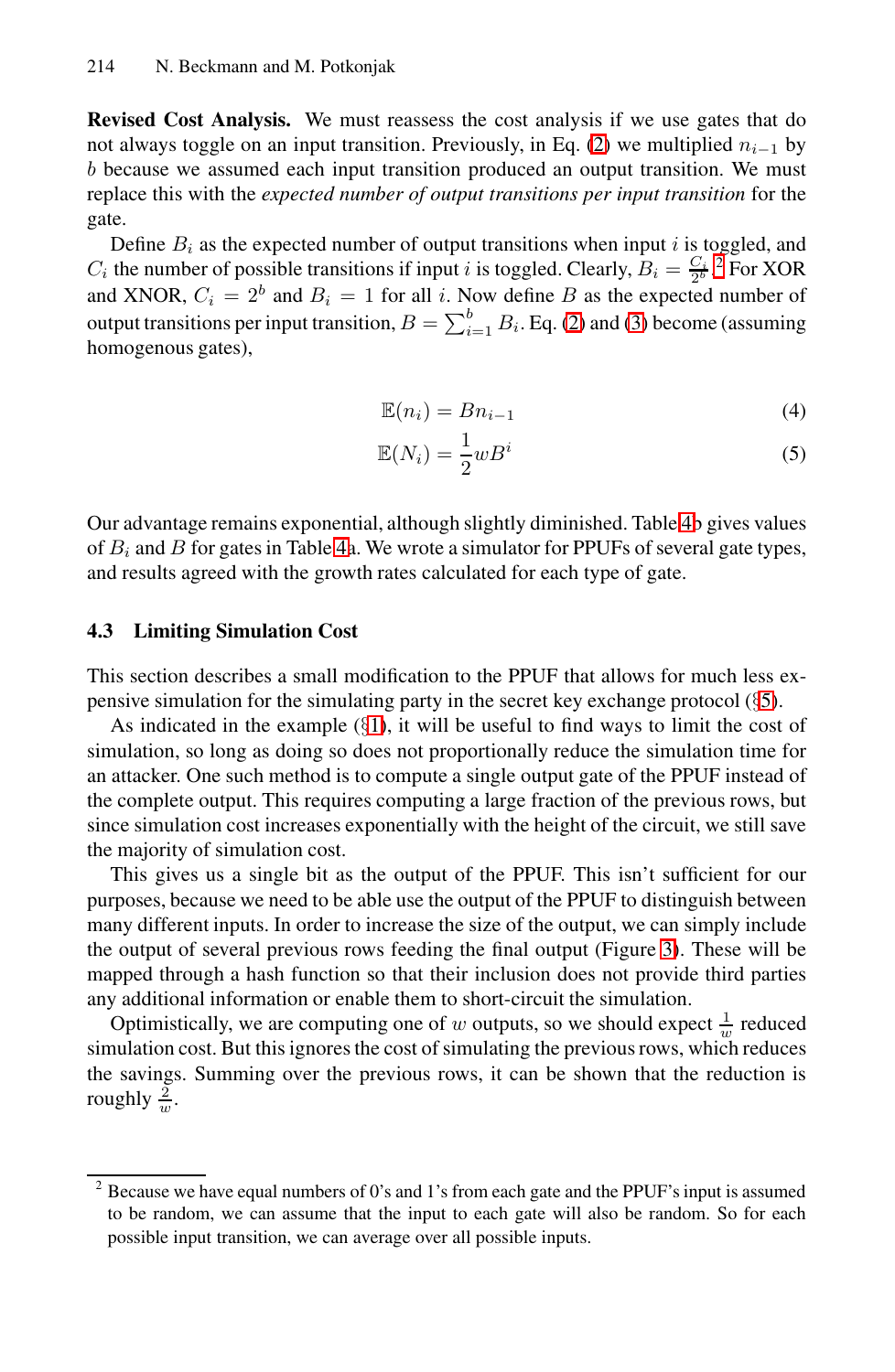## **4.4 Fault Tolerance**

A major practical concern in the operation of PPUFs is the timing of the output. With exponential growth in the number of output transitions and the extremely fast operation of circuitry, the mean time between output transitions is tremendously small. Section 2 discussed the state of the art in measurement accuracy. This section presents a few algorithmic techniques to mitigate the problem.

<span id="page-9-0"></span>There are a number of strategies to increase our ability to clock the output at the proper time. The circuit can be clocked multiple times (both simultaneously and in separate computations), with each measureme[nt](#page-3-2) "voti[ng"](#page-13-7) [o](#page-13-8)[n](#page-13-9) the final value of the output. This reduces the impact of changing conditions, such as temperature.

More significantly, note that the simulating party is at a distinct advantage. Because the output timings are somewhat randomly distributed, there will be intervals that are



Fig. 3. Inputs "feeding" PPUF output

much larger than the mean interval time. The simulating party can choose a time that has an unusually long stable interval.

Finally, note that the maturation of developing technologies (§2 and [13,7,2,14,25]) could eliminate this problem as a practical consideration entirely. With accuracy in the attosecond range, combined with the techniques already mentioned, the simulation cost of a PPUF could be raised as high as practically desirable.

#### **4.5 Technological Trends**

Any security techniques must be evaluated against technological trends. Although any strategy for predicting the future is inherently risky, it appears that essentially all technological trends favor hardware-based cryptography and security techniques. First of all, rapid progress in high-speed imaging technologies and micro/nano sensing will make side channel attacks even more effective and widespread. Also, the proliferation of horizontal integrated circuit business models where design tools, design, manufacturing, testing, and integration are done by different untrusted companies will increase the danger of hardware Trojan horses and hidden channels. Finally, application trends favor mobile systems where their physical security will be significantly lower.

We believe that six technology tren[ds w](#page-14-9)ill have major impact on PPUFs and our new cryptography and security approach: higher levels of VLSI integration, smaller feature sizes, increasingly difficult cooling, new interconnect and input/output technologies, and more economically viable and accurate time measurement technologies.

Higher integration levels have two main ramifications: larger PPUFs and faster simulation. The main consequence is a rapidly increasing execution-simulation gap due to increased PPUF parallelism. Finer feature sizes have three qualitatively novel ramifications: the transistor will not be additionally faster, switching power will begin to increase slowly, and leakage power will become dominant [35]. The net consequence is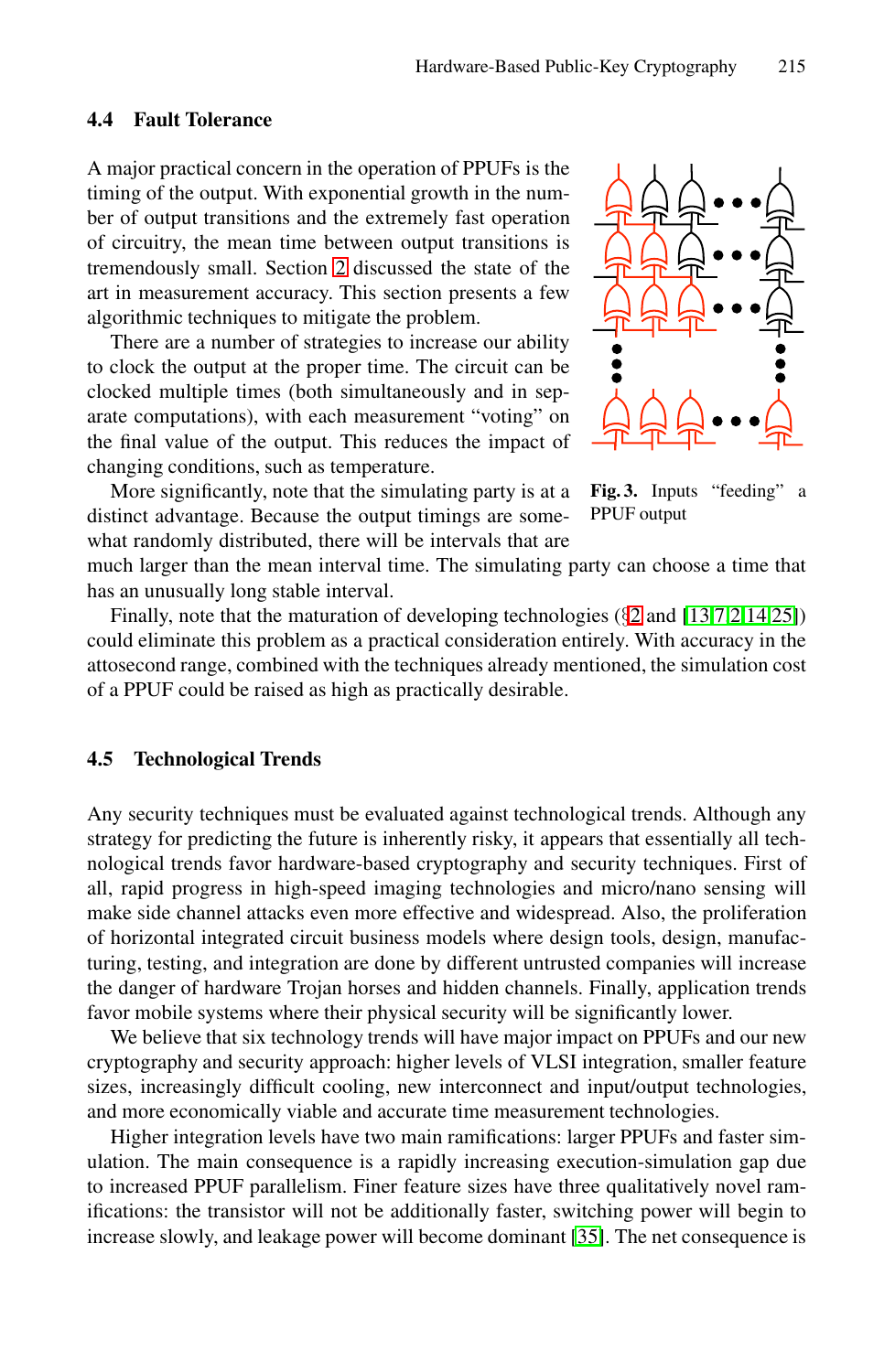<span id="page-10-0"></span>that thermal management will become more difficult and will effectively reduce simulation speed. New interconnect technologies such as nanowires, photonic crystals, plasmonics, RF, and 3D ICs have potential to increase I/O and data transfer rates by several orders of magnitude and, therefore, favor simulation. However, photonic crystals [29] and plasmonic wires [27] are even more sensitive to manufacturing variability, operate on much higher frequencies, are more complex to simulate, and will greatly increase the execution-simulation gap. In summary, new technologies will keep increasing the simulation speed and PPUF realized in today's technologies will be more susceptible to simulation attacks. At the same time, PPUF-based techniques will become even more attractive as technology progresses.

# **5 Secret Key Exchange with PPUFs**

## **5.1 Description**

We enable two parties,  $A$  and  $B$ , to exchange a secret key. We assume that  $A$  is in possession of a PPUF. B is the "simulating party" who uses the public description of A's PPUF to simulate its output for some input.

The basic idea of the protocol is simple: We consider a range of numbers of size  $n$ . B selects some number,  $x$ , from this range and simulates the PPUF on this input.  $B$  sends the output, y, to A. A then searches through all  $n$  numbers until  $x$  is found. The full protocol has a few twists to make it work correctly with PPUFs as they are described above and to get a few other useful properties.

Before describing the detailed protocol, we go over a few fundamentals. One way this protocol could be attacked is to precompute the output of the PPUF for every possible input. This is easy to prevent by choosing the secret key,  $x$ , to be a fairly long number, say 1024 bits. This would require  $2^{1024}$  bits of storage, which is completely infeasible<sup>3</sup>.

Another concern is that we use the output of the P[PUF](#page-11-0) to distinguish between different  $x$ , but there might be collisions, leading to false matches and incorrect results. This is addressed in the same fashion by using a long enough output so that the probability of a collision is negligible4. Both technique come at very little hardware cost in the PPUF.

The protocol is as follows:

- 1. B simulates values.
	- (a) B randomly selects  $x_0$  from  $0...2^w$ , where w is input width of the PPUF.
	- (b) B selects  $x_1...x_m$  from  $x_0...x_0 + n$ , where n is comp[ute](#page-5-0)d as in §5.2.
	- (c) B applies a hashing function, f, to compute  $z_1 = f(x_1)...z_m = f(x_m)$ .
	- (d) B simulates  $z_1...z_m$  on A's PPUF, starting with  $x_0$  as the initial input, and timing at  $t_1...t_m$ . This produces outputs  $y_1...y_m$ .
- 2. *B* sends  $x_0, m, n, y_1...y_m$ , and  $t_1...t_m$  to A.
- 3. A finds  $x_1...x_m$ .

 $3$  Actually, it requires much more. One would need to store the PPUF output for all inputs of the form  $(x_0, x_1, t)$ .

<sup>&</sup>lt;sup>4</sup> The output of each bit of the PPUF is 0 or 1 with equal probability, as described earlier (§4). Therefore the output is distributed uniformly through the output space, and increasing the length of the output exponentially drops the chance of collisions.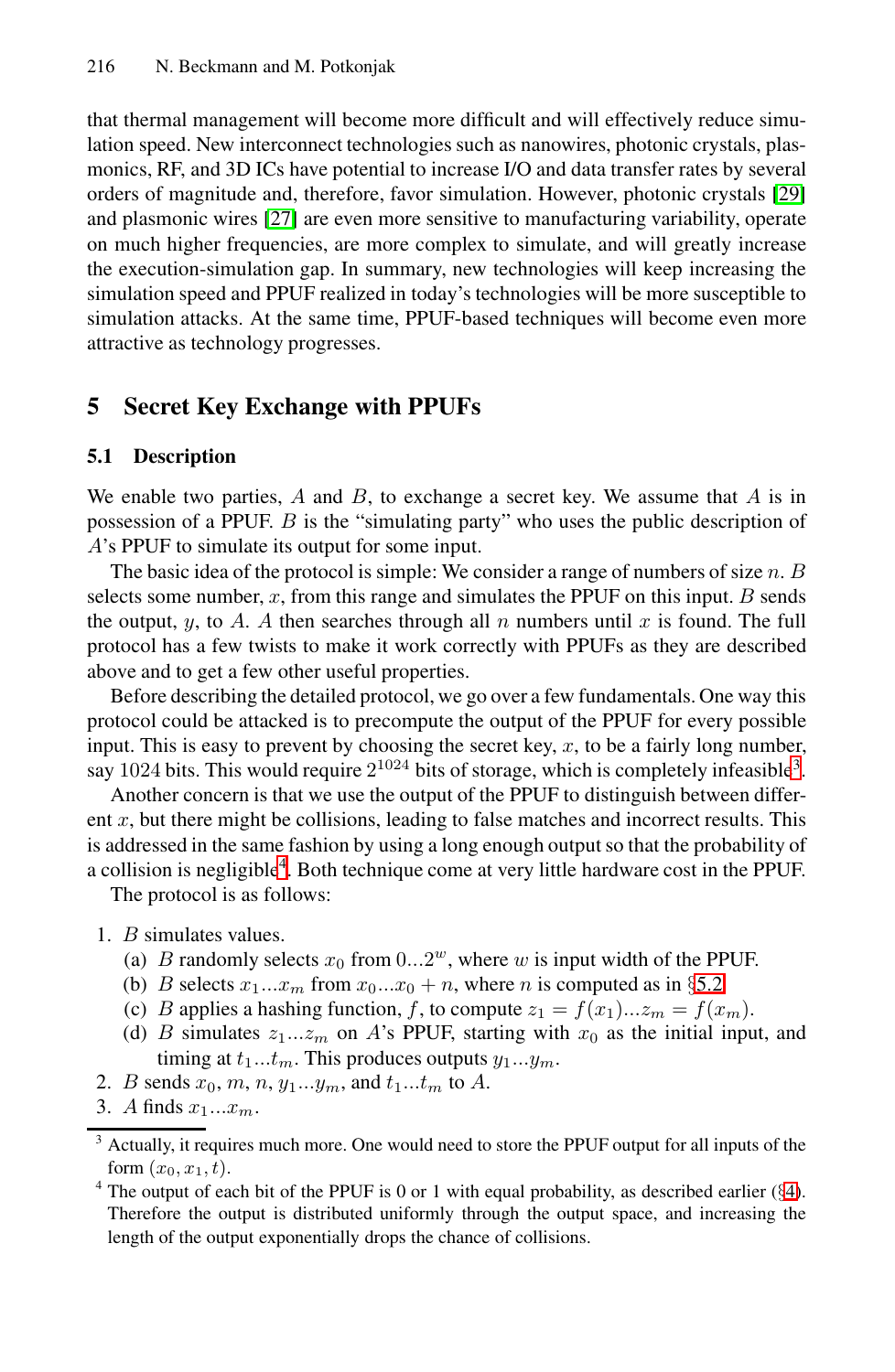- (a) A iterates over each  $x \in (x_0, x_0 + n)$ .
- (b) A computes  $z = f(x)$ .
- (c) A runs the PPUF with  $x_0$  as the steady-state input, z as the input, and clocking at each  $t_1...t_m$ .
- (d) If the output at time  $t_i$  equals  $y_i$ , then store x as  $x_i$ .
- (e) Halt when all  $x_1...x_m$  are found.
- 4. A and B concatenate  $z_1...z_m$  to form the secret key.

The two new element[s of t](#page-8-0)he protocol are the multiple values,  $m$ , and the hashing function, f. We use multiple values in order to reduce the variance in the protocol. When a single value is sent, then the search time for  $A$  or any attacker has large variance. This is undesirable if we are trying to achieve a specific level of security or allocate a set amount of work for A. By sending more values, we increase the expected fraction of the number space that must be searched and, more importantly, significantly reduce the variance.

<span id="page-11-0"></span>We also apply a hashing function,  $f$ , to each value before sending it to the PPUF. This is because using partial simulation (§4.3), the PPUF's output doesn't depend on all of its inputs. By selecting from a range  $x_0...x_0 + n$ , we will have many bits that are shared between numbers. Therefore, the output of the PPUF might no longer be unique, greatly increasing the odds of collisions on the output. By applying a hashing function, we ensure that the bits of the input will be different for each  $x_i$  and therefore the output of the PPUF will be unique (with extraordinarily high probability). There are many ways of achieving the same effect — for example, defining  $x_i = f^i(x_0)$ , or having the output of  $x_i$ , be the steady-state input for  $x_i$ . having the output of  $x_{i-1}$  be the steady-state input for  $x_i$ .

## **5.2 Analysis**

The advantage of this protocol comes because an attacker does not know which values have been selected, nor does he have A's PPUF to enable fast searching. He therefore must search the  $x_0...x_0 + n$  values, simulating each, to find each  $x_i$ . Even with fairly small m, he will have to search the majority of the n numbers. So his disadvantage over B is roughly n, and his disadvantage over A is roughly  $\kappa$ , the cost of simulation.

More specifically, let  $W_A$  be the expected work for the owner of the PPUF. Here, work is normalized to the cost of computing the output of the PPUF. Similarly,  $W_B$  is the expected work for the simulating party, and  $W_O$  is the expected work for an observer (attacker). If  $W_A \neq W_B$ , then the effective computational advantage over an attacker is the minimum of either advantage. This imposes the constraint  $W_A = W_B$ .

The owner of the PPUF's work is dominated by the search for  $x_1...x_m$ . So  $W_A$  is simply the amount of numbers that must be searched to find all  $x_i$ . Using simple probability,  $W_A = \frac{m}{m+1}n$ . Similarly, the simulating party's work is dominated by simulation and  $W_D = m_E$ . This vields and  $W_B = m\kappa$ . This yields,

$$
n = (m+1)\kappa \tag{6}
$$

The work for an attacker is the same expected number of computations, except each is a simulation of the PPUF.

$$
W_O = \frac{mn}{m+1} \cdot \kappa = \frac{W_A^2}{m}
$$
 (7)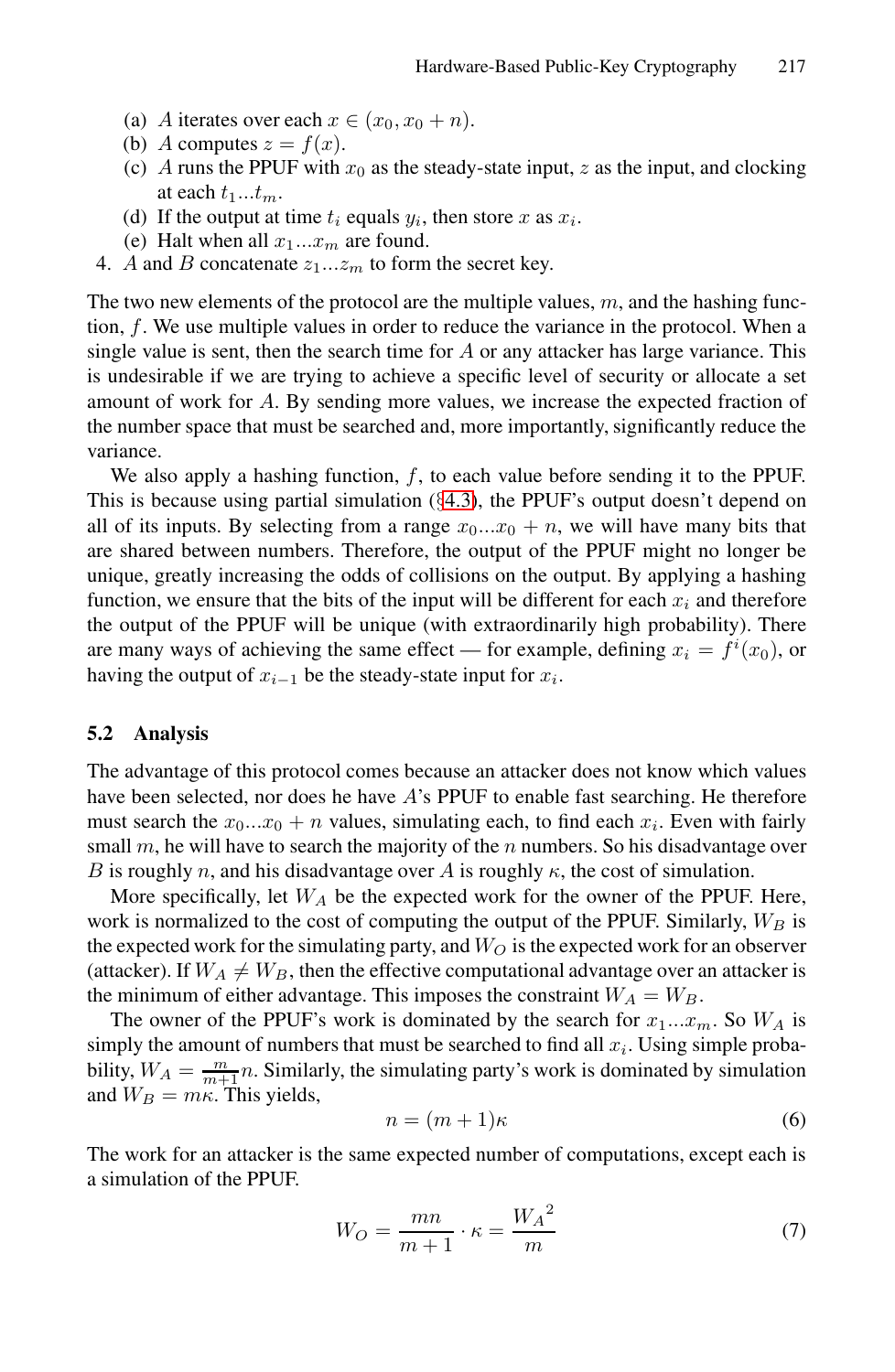The attacker performs quadratically more computation than either communicating party.

Including partial simulation (§4.3),  $W_B$  is reduced by a factor of  $\sim \frac{2}{w}$ . This changes the results to. $5$ 

$$
n = \frac{2}{w}\kappa(m+1)
$$
 (8)

$$
W_O = \frac{mn}{m+1}\kappa = \frac{w}{2}\frac{W_A^2}{m}
$$
\n<sup>(9)</sup>

Finally, note that the network requirements of this protocol are minimal. We send  $2m+1$ values of length  $w$  and two fairly small integers. Because  $m$  is fairly small, network requirements are no more than 1 kB.

# **5.3 Practical Performance**

This section gives numbers to the equations above and shows the advantage that can be practically gained. Pessimistically assuming that the PPUF operates in the cycle time of a general purpose processor, simulation takes  $\kappa$  cycles. Due to inherent parallelism in the simulation and the availability of multicores, the simulating party should have roughly 10 GHz, or  $10^{10}$  cycles per second of computational power.

If  $m = 3$  numbers are simulated and the simulating party t[ake](#page-13-10)s  $10<sup>3</sup>$  seconds (fifteen minutes) to simulate, then this gives the simulating party roughly  $3 \cdot 10^{12}$  cycles of simulation per number. Assuming a PPUF with  $w \approx 10^4$  (much less than could be achieved with modern silicon manufacturing technology), the simulation cost is  $\kappa \approx$ 1.7 ·  $10^{16}$  cycles<sup>6</sup>. The owner of the PPUF should search  $n \approx 10^{13}$  numbers, which is obvious since  $W_A = W_B$ , and the simulating party spends  $10^{10} \cdot 10^3 = 10^{13}$  cycles.<br>The attacker must perform  $W_Q = 1.7 \cdot 10^{29}$  cycles of simulation on average to find the The attacker must perform  $W_O = 1.7 \cdot 10^{29}$  cycles of simulation on average to find the secret key secret key.

<span id="page-12-0"></span>Studies indicate that there are no more than one billion computers in the world [15]. The vast majority of these computers are incapable of 10 GHz of computation, but for argument we will assume that each is as powerful as the simulating party's. Then the computational throughput of an attacker has an upper bound of  $10^{19}$  cycles per second. An attacker would take  $1.7 \cdot 10^{10}$  seconds, or 528 years to break this protocol.

Throughout this example we have been extremely generous to the attacker. In reality, the security of the scheme is several orders of magnitude better than claimed.

# **6 Conclusion**

We have developed a new approach for exchange of secret keys and public key cryptography. We use the novel notion of a public physical unclonable function and its

<sup>&</sup>lt;sup>5</sup> Since  $m \ll n$ , the majority of simulations performed by an attacker are unsuccessful and he must simulate all outputs, increasing the cost by a factor of two. This also accounts for the reduction in W*B*.

<sup>&</sup>lt;sup>6</sup> Note that this does not exactly correspond to  $N_h = \kappa$  (see Eq (3)), as there are constant factors that require much more than one cycle to process a single transition in the PPUF.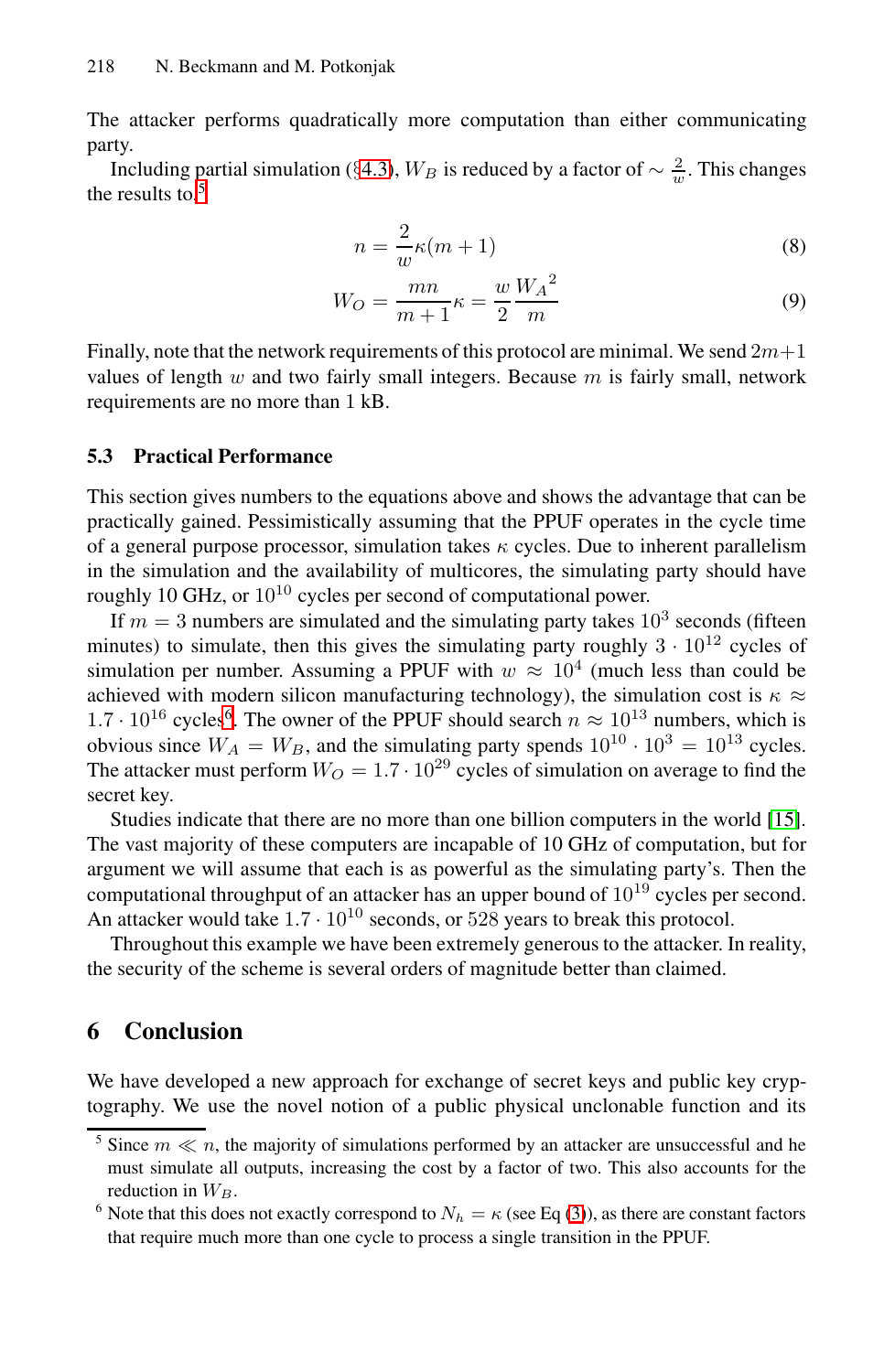<span id="page-13-9"></span><span id="page-13-6"></span>implementation via integrated circuits implementation where easily measured delays of PPUF gates serve as public key. The approach is intrinsicly resilient against physical and side channel attacks due to physical laws and technological constraints that prevent PPUF cloning.

# <span id="page-13-4"></span>**References**

- 1. Alkabani, Y., Massey, T., Koushanfar, F., Potkonjak, M.: Input vector control for post-silicon leakage current minimization in the presence of manufacturing variability. In: Design Automation Conference, pp. 606–609 (2008)
- <span id="page-13-2"></span>2. Baltuska, A., Udem, T., Uiberacker, M., Hentschel, M., Goulielmakis, E., Gohle, C., Holzwarth, R., Yakovlev, V., Scrinzi, A., Hansch, T., Krausz, F.: Attosecond control of electronic processes by intense light fields. Nature 421, 611–615 (2003)
- <span id="page-13-8"></span>3. Bauder, D.: An anti-counterfeiting concept for currency systems. Technical report, Sandia National Labs, Albuquerque, NM (1983)
- 4. Bernstein, K., Frank, D., Gattiker, A., Haensch, W., Ji, B., Nassif, S.R., Nowak, E., Pearson, D., Rohrer, N.: High-performance cmos variability in the 65-nm regime and beyond. IBM Journal of Research and Development 50(4/5), 433–449 (2006)
- 5. Biham, E., Shamir, A.: Differential cryptanalysis of des-like cryptosystems. Journal of Cryptology 4(1), 3–72 (1991)
- <span id="page-13-3"></span>6. Chen, Y., Mihcak, M., Kirovski, D.: Certifying authenticity via fiber-infused paper. ACM SIGecom Exchanges 5(3), 29–37 (2005)
- 7. Corkum, P., Krausz, F.: Attosecond science. Nature Physics 3(6), 381–387 (2007)
- 8. Dabiri, F., Potkonjak, M.: Hardware aging-based software metering. In: The Design, Automation, and Test in Europe (2009)
- <span id="page-13-0"></span>9. Diffie, W., Hellman, M.: New directions in cryptography. IEEE Transactions on Information Theory IT-22, 644–654 (1976)
- <span id="page-13-7"></span>10. Friedberg, P., Cao, Y., Cain, J., Wang, R., Rabaey, J., Spanos, C.: Modeling within-die spatial correlation effects for process-design co-optimization. In: Proceedings of the 6th International Symposium on Quality of Electronic Design, pp. 516–521 (2005)
- <span id="page-13-10"></span>11. Gassend, B., Clarke, D., van Dijk, M., Devadas, S.: Silicon physical random functions. In: Proceedings of the 9th ACM conference on Computer and communications security, pp. 148–160 (2002)
- [12.](http://www.science.portal.org/in/71) [Goldreich,](http://www.science.portal.org/in/71) [O.:](http://www.science.portal.org/in/71) [Foundations](http://www.science.portal.org/in/71) [of](http://www.science.portal.org/in/71) Cryptography, vol. 1. Cambridge University Press, Cambridge (2001)
- <span id="page-13-1"></span>13. Goulielmakis, E., Yakovlev, V., Cavalieri, A., Uiberacker, V.P.M., Apolonski, A., Kienberger, R., Kleineberg, U., Krausz, F.: Attosecond control and measurement: Lightwave electronics. Science 317, 769–775 (2007)
- <span id="page-13-5"></span>14. Gustafsson, E., Ruchon, T., Swoboda, M., Remetter, T., Pourtal, E., Lpez-Martens, R., Balcou, P., L'Huillier, A.: Broadband attosecond pulse shaping. Physical Review A 76(1) (2007)
- 15. In 2008 the number of personal computers will reach billion (2008), http://www.science.portal.org/in/71 (accessed on February 15, 2009)
- 16. Kalisz, J.: Review of methods for time interval measurements with picosecond resolution. Metrologia 41(1), 17–32 (2004)
- 17. Kocher, P.C.: Timing attacks on implementations of diffie-hellman, rsa, dss, and other systems. In: Koblitz, N. (ed.) CRYPTO 1996. LNCS, vol. 1109, pp. 104–113. Springer, Heidelberg (1996)
- 18. Koushanfar, F., Boufounos, P., Shamsi, D.: Post-silicon timing characterization by compressed sensing. In: IEEE/ACM International Conference on Computer-Aided Design, pp. 185–189 (2008)